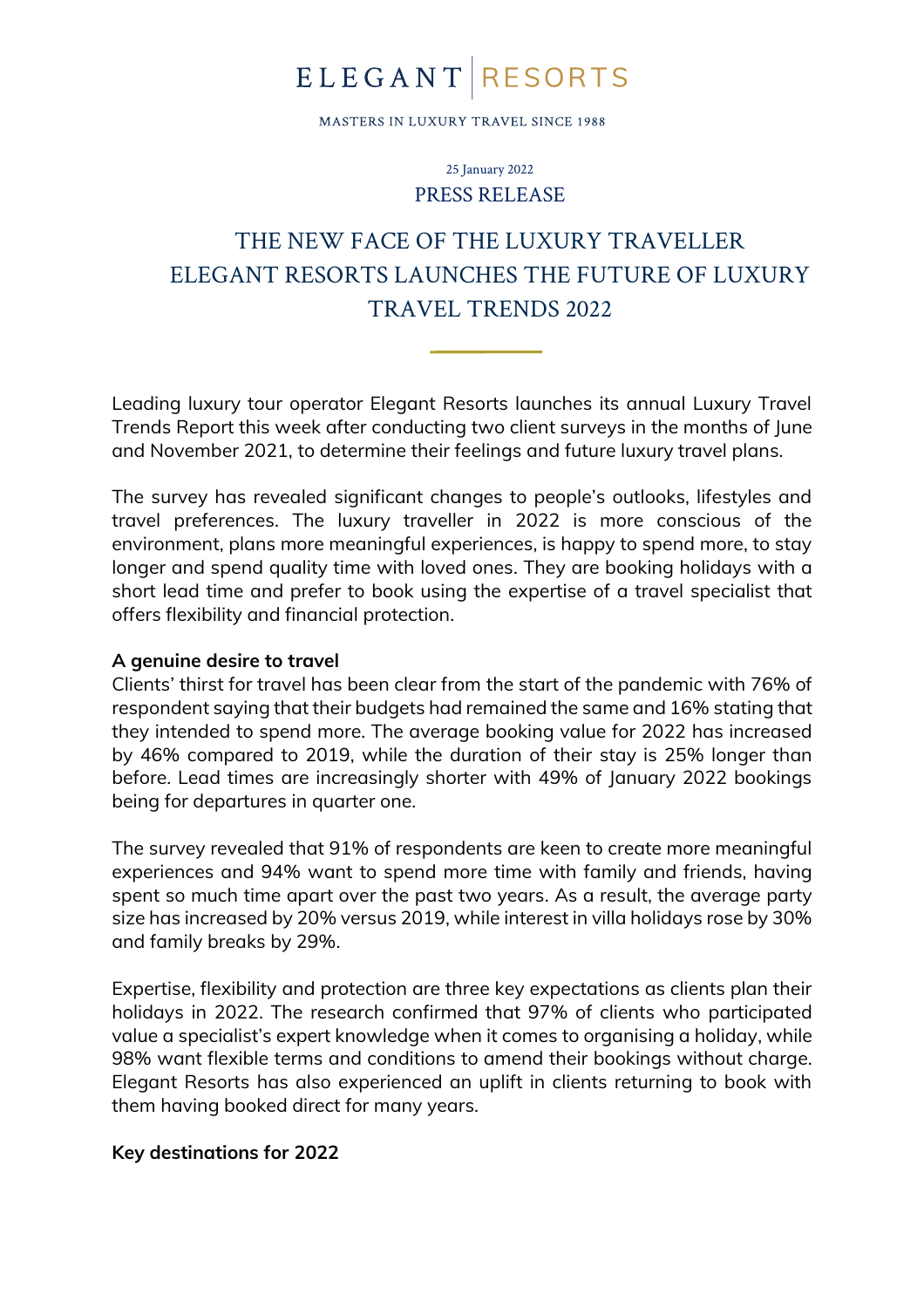# **ELEGANT RESORTS**

#### MASTERS IN LUXURY TRAVEL SINCE 1988

The pandemic has had a big impact on people's travel plans with 43% confirming that their bucket list had changed. Booking patterns and trends are different in 2022, with fewer bookings for more adventurous tailor-made itineraries, and more popularity for single centre beach holidays, as people are keen to relax and rejuvenate (94%). City breaks are also proving to be popular with 80% confirming that they would like to take a city break in the next 6 months

Following the launch of the UK and Ireland collection in 2020 Elegant Resorts experienced a rise in interest for staycations with 58% of clients interested in booking holidays on home soil. However the Caribbean (42%), Europe (27%) and the Indian Ocean (14%) remain firm favourites.

Top 5 destinations for 2022:

- 1. Barbados
- 2. Maldives
- 3. Spain
- 4. Greece
- 5. Italy

Top 5 destinations booked since 1 January 2022

- 1. Barbados
- 2. Spain
- 3. Dubai
- 4. Maldives
- 5. Antigua

Top 5 emerging destinations booked since 1 January 2022

- 1. Canada
- 2. St Vincent and the Grenadines
- 3. Anguilla
- 4. Portugal
- 5. Oman

### **The rise of the responsible luxury traveller**

Elegant Resorts' research reveals that there has been an increase in the importance of certain factors when booking a holiday. Travelling more sustainably has become key when planning a trip as 99% of those who responded are more conscious of the environment (29% increase versus 2020). 90% have also said that they want to avoid overdeveloped areas and give back to communities, 85% want to stay in hotels that have a strong responsible tourism policy, and 73% want to fly with a company that has lower carbon emissions.

Lisa Fitzell, Managing Director at Elegant Resorts said: "While 2020 and 2021 have been very challenging years, our clients have remained incredibly resilient and arE keen to travel the world again to create long lasting memories with their loved